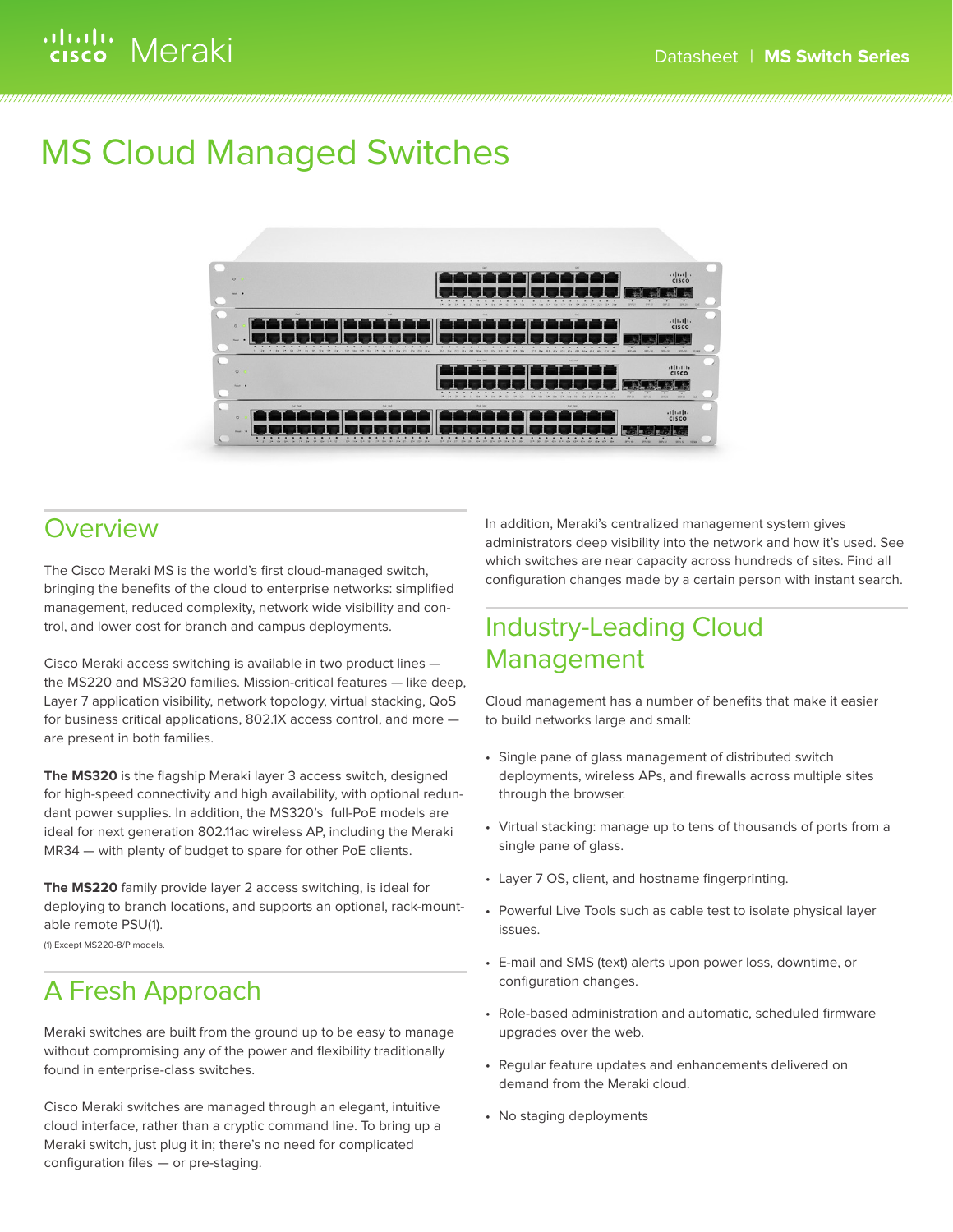MS220-48LP shown, features vary by model



#### **Enterprise-Class Hardware**

Meraki switches feature high-end hardware without the high-end price, including:

- Four built-in small form-factor pluggable transceivers (SFP / SFP+), two transceivers for MS220-8/P
- GbE and 10 GbE uplink ports for high-speed connectivity to aggregation layer switches or other upstream devices
- Wire-speed switch fabric (up to 176 Gbps) and QoS queues per port for converged voice, video, and data deployments
- Low power consumption, quiet acoustic designs, and shallow rack depth, which enable flexible deployment in wiring closets as well as offices and classrooms
- Fanless design on select models
- Up to 740 watt PoE budget with PoE+ support for powering APs, phones, cameras, and other PoE enabled devices (124W for MS220-8/P)
- Lifetime hardware warranty and advanced replacement at no additional cost
- Field-replaceable, hot-swappable power supplies and RPS option for mission-critical applications

#### **Full Enterprise Feature Set**

Meraki switches include all of the traditional Ethernet features found on the highest end products, including:

- Quality-of-Service (QoS) to prioritize mission critical traffic such as voice and video
- IEEE 802.1X support for port based network access control
- MAC-based RADIUS auth and MAC whitelisting
- Voice VLAN support for simplified VoIP deployments
- Port Mirroring to monitor network traffic
- DHCP snooping to prevent users from adding unauthorized DHCP servers on the network
- IGMP Snooping to optimize network performance with multicast traffic
- Link Aggregation Control Protocol (LACP) for high-capacity trunking, stacking, and increased availability
- Broadcast storm protection, spanning tree, BPDU guard, root guard, and other safeguards to guard against misconfigurations and reduce convergence time
- Per port VLAN configuration
- Multiple administrative roles with sophisticated security policy management
- Layer 3 on MS320 series extends routing down to the network edge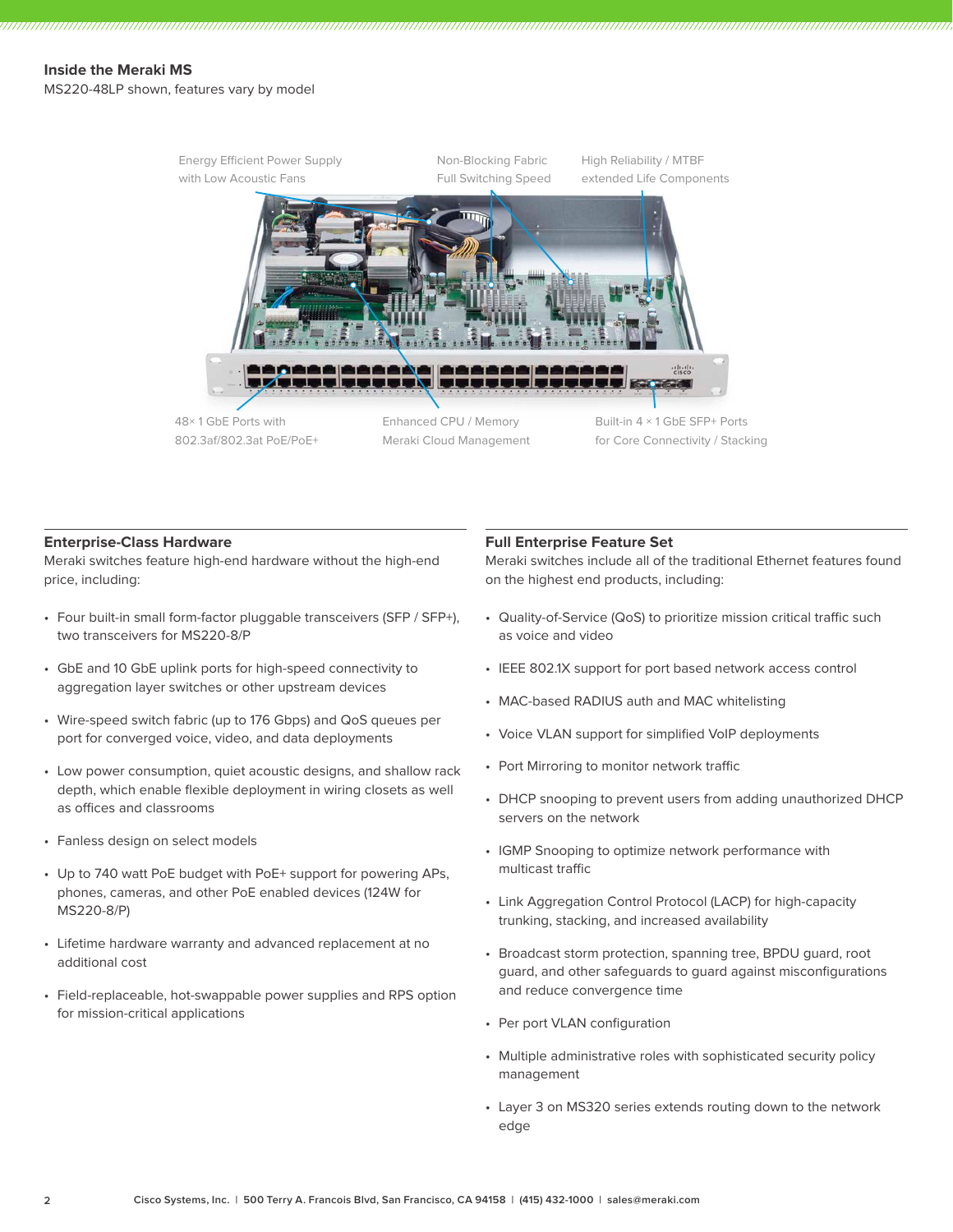

| Edit   | Aggregate<br>Split | Tag                 | VOIP 1-5 link:"100 Mbos" |                           | ×<br>help               | 31 switch ports           |  |
|--------|--------------------|---------------------|--------------------------|---------------------------|-------------------------|---------------------------|--|
|        | Switch / Port 4    | Type <sup>(1)</sup> | <b>VLAN</b> @            | Tags                      | Port#                   | Link ®                    |  |
| ▣      | 4 A10 Amit / 4     | <b>access</b>       | 108, voice 104           | VOIP                      | 4                       | Auto negotiate (100 Mbps) |  |
| ▣      | 4 A10 Amit / 5     | access              | 108, voice 104           | VOIP                      | 5                       | Auto negotiate (100 Mbps) |  |
| Ð      | 4 A9 Amit / 2      | access              | 108, voice 104           | VOIP                      | $\overline{\mathbf{2}}$ | Auto negotiate (100 Mbps) |  |
| Ð      | 4 A9 Amit / 3      | access              | 108, voice 104           | VOIP                      | 3                       | Auto negotiate (100 Mbps) |  |
|        | 4 A9 Amit / 4      | access              | 108, voice 104           | VOIP                      | 4                       | Auto negotiate (100 Mbps) |  |
|        | 4 A9 Amit / 5      | <b>access</b>       | 108, voice 104           | <b>VOIP</b>               | 5                       | Auto negotiate (100 Mbps) |  |
|        | FD4.1.10/1         | <b>access</b>       | 108, voice 104           | VOIP                      | 1                       | Auto negotiate (100 Mbps) |  |
|        | FD 4.1.10/2        | access              | 108, voice 104           | VOIP                      | $\mathbf{z}$            | Auto negotiate (100 Mbps) |  |
|        | FD 4.1.10/3        | access              | 108, voice 104           | VOIP                      | 3                       | Auto negotiate (100 Mbps) |  |
|        | FD 4.1.10/4        | access              | 108, voice 104           | VOIP                      | 4                       | Auto negotiate (100 Mbps) |  |
| 6      | FD 4.1.3/2         | access              | 108, voice 104           | VOIP                      | $\overline{2}$          | Auto negotiate (100 Mbps) |  |
|        | FD 4.1.3/3         | access              | 108, voice 104           | VOIP                      | 3                       | Auto negotiate (100 Mbps) |  |
|        | FD4.1.3/4          | access              | 108, voice 104           | VOIP                      | 4                       | Auto negotiate (100 Mbps) |  |
| $\Box$ | FD 4.1.3/5         | access              | 108, voice 104           | VOIP                      | 5                       | Auto negotiate (100 Mbps) |  |
|        | <b>FD414/2</b>     | princes             | 108 vnine 104            | <b><i><u>WHIP</u></i></b> | ä                       | Auto nonotiate (100 Mbns) |  |

| <b>Firmware upgrades</b> | Network alerts                                                                                                                         |                                                                                                                                                        |                   |
|--------------------------|----------------------------------------------------------------------------------------------------------------------------------------|--------------------------------------------------------------------------------------------------------------------------------------------------------|-------------------|
| Try beta firmware        | No $\div$                                                                                                                              | Enabled alerts                                                                                                                                         | Sen<br>$\nabla$ A |
| Upgrade window           | What is this?<br>Wednesday $\div$ 12am $\div$<br>What is this?                                                                         | Switch port alerts can be<br>restricted to certain ports based<br>on the tags associated with a<br>port. You can add tags on the<br>Switch ports page. | M<br>ø<br>☑       |
| Switches upgrade         | The switches in this network are configured to run the latest available fir<br>Last upgraded on Wednesday, July 31, 2013 at 22:21 PDT. |                                                                                                                                                        | Mс                |
|                          | <b>Scheduled Firmware Updates</b>                                                                                                      |                                                                                                                                                        |                   |

| Enabled alerts                                                                                                                                         | Send an email alert if:                                                                                                                                                                                                                                          |
|--------------------------------------------------------------------------------------------------------------------------------------------------------|------------------------------------------------------------------------------------------------------------------------------------------------------------------------------------------------------------------------------------------------------------------|
| Switch port alerts can be<br>restricted to certain ports based<br>on the tags associated with a<br>port. You can add tags on the<br>Switch ports page. | A switch goes offline for more than $5 \div$<br>minutes<br>M<br>goes down for more than 5<br>minutes<br>A switch port tagged "uplink" :<br>M<br>e detects a cable error<br>Any switch port<br>M<br>changes link speed<br>A switch port tagged "uplink"<br>$\div$ |
|                                                                                                                                                        | Configuration settings are changed                                                                                                                                                                                                                               |

# Simplified Management and **Operations**

Meraki's cloud managed architecture makes it simpler than ever to quickly provision and reconfigure switch ports with security, QoS, and other parameters. The Meraki dashboard provides unified policies, event logs, and monitoring, which make it easy to manage and grow large network deployments.

By providing a complete, powerful set of management functions over the web, Meraki's cloud-based management eliminates the need for proprietary command line configuration interfaces which require expensive and time consuming certifications. Meraki MS switches can be fully deployed and provisioned in minutes, without requiring any local configuration or staging. Additional or replacement switches can be sent to remote offices and installed by non-technical staff, saving thousands of dollars in time and travel expenses.

The Meraki MS family also includes several remote diagnostic features, from network connectivity and cable integrity tests to latency measurement tools. For deep client troubleshooting, administrators can even perform per-port remote pcap packet captures without any additional probes or hardware on site.

### **Layer 7 Visibility**

Meraki is the only switch to include integrated Layer 7 fingerprinting. Identify hundreds of applications from business apps to BitTorrent and YouTube. User fingerprinting with Google-like search allows administrators to easily identify and control individual users, PCs, iMacs, iPads, Androids, and other devices. This unprecedented visibility allows you to optimize network resources and maintain optimal network performance.

|                          |                                      |                           |                                          |                  | Applications         |                                                              |
|--------------------------|--------------------------------------|---------------------------|------------------------------------------|------------------|----------------------|--------------------------------------------------------------|
|                          |                                      |                           | Email-Gmail<br>8.5 MB (16.6 MB, 11.8 MB) |                  |                      | « Hide                                                       |
|                          |                                      |                           |                                          |                  |                      |                                                              |
|                          | <b>Applications details</b>          |                           |                                          |                  | Group                | Group %                                                      |
|                          | <b>Description</b><br><b>Dropbox</b> | Group<br>Online<br>backup | <b>Usage</b><br>272.27 GB                | % Usage<br>.5.7% | usage v<br>291.65 GB |                                                              |
| #<br>1<br>$\overline{2}$ | Gmail                                | Email                     | 69.94 GB                                 | 1.5%             | 125.05 GB            |                                                              |
| 3                        | YouTube                              | Video                     | 27.19 GB                                 | 0.6%             | 32.09 GB             |                                                              |
| 4                        | <b>Netflix</b>                       | Video                     | 4.21 GB                                  | 0.1%             | 32.09 GB             |                                                              |
| 5                        | ٠<br>Non-web TCP                     |                           | 454.98 GB                                | 9.6%             | 454.98 GB            |                                                              |
| $\overline{6}$           | œ<br>Miscellaneous web               |                           | 307.19 GB                                | .6.5%            | 307.19 GB            | usage<br>.6.2%<br>2.6%<br>0.7%<br>0.7%<br>$-9.6%$<br>$+6.5%$ |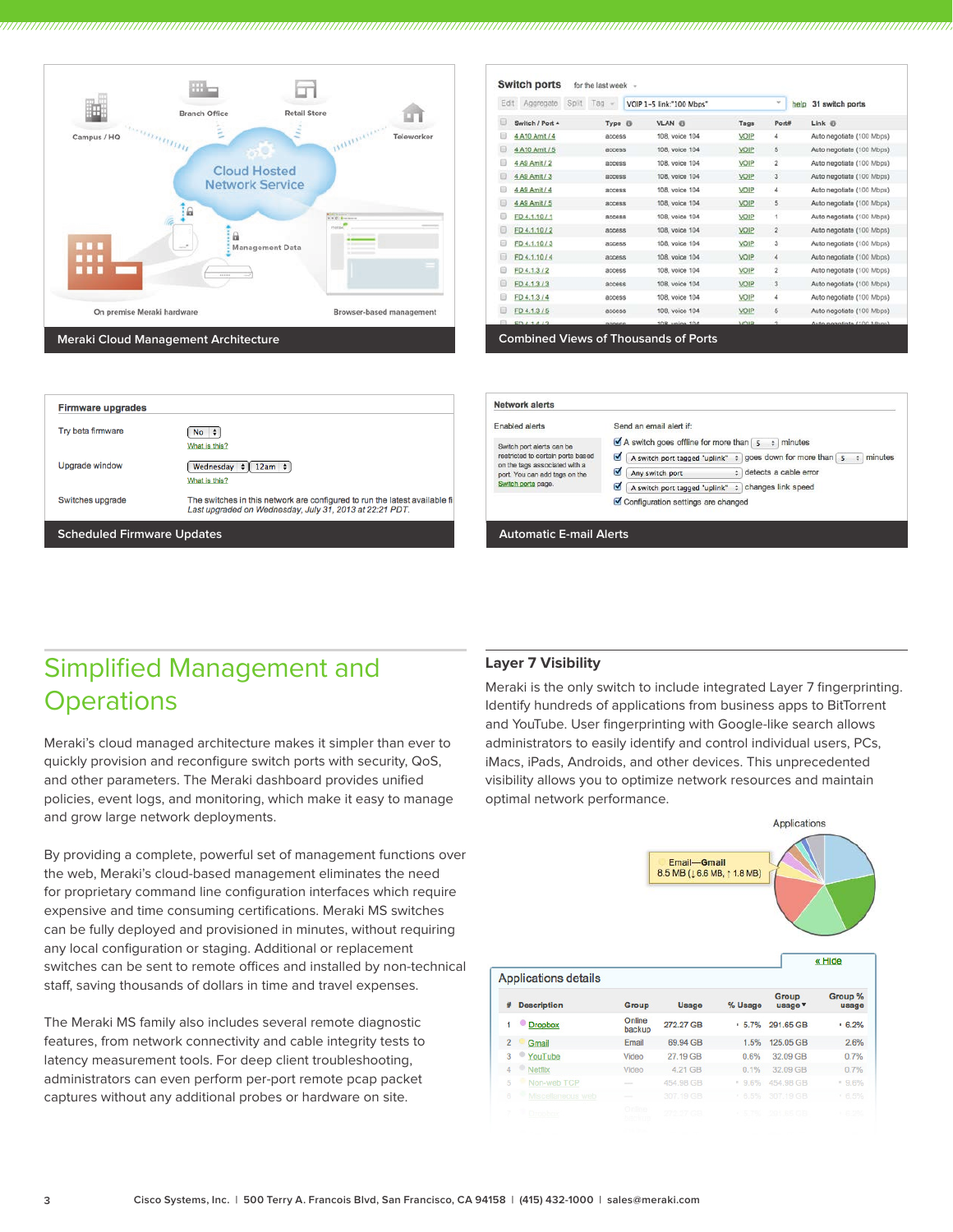|                   | Warning: this test will disrupt traffic to 100 or 10 Mbit devices. |                 |               |        |        |        |           |
|-------------------|--------------------------------------------------------------------|-----------------|---------------|--------|--------|--------|-----------|
|                   | Ports (eg. 1 or 1,2,3 or 1 - 3): 5-8                               |                 |               |        | ►      |        |           |
| Port <sup>4</sup> | Link speed                                                         | Length          | <b>Status</b> | Pair 1 | Pair 2 | Pair 3 | Pair 4    |
| 5                 | down                                                               | 33 <sub>m</sub> | $\sim$        | open   | open   | open   | open      |
| 6                 | 100 <sub>fdx</sub>                                                 | 36 m            | OK            | ok     | ok     | abnorm | abnorm    |
| 7                 | 100fdx                                                             | 72 <sub>m</sub> | OK            | ok     | ok     | short  | short     |
| 8                 | 100fdx                                                             | 27 <sub>m</sub> | OK            | ok     | ok     | abnorm | <b>ok</b> |

**Integrated Remote, Live Tools**

# Device  $-10 - 49 - 05 - 82 - 11$ Information Port Information Historical Usage **Detailed Views of Individual Devices**

### **Network Topology**

Cisco Meraki switches include integrated network topology, which automatically maps the network, shows direct and redundant links across wired and wireless infrastructure, and is essential for troubleshooting network issues that would otherwise require manual mapping, overlay monitoring software, or keeping track of MAC address tables.



### **Converged Voice, Video and Data Environments**

The Meraki switch family is designed to unify data, voice, and video onto a single IP backbone. All Meraki switches support rich qualityof-service (QoS) functionality for prioritizing data, voice, and video traffic. The switches support eight class-of-service (CoS) queues on every port, enabling them to maintain end-to-end traffic prioritization.

PoE models provide 15.4 watts of power per port for VoIP telephones, IP security cameras, wireless access points (APs), and other IP devices. The Meraki MS switches also support standards-based 25.5 watt (30 watt max per port) IEEE 802.3at for powering networked devices like multiple radio IEEE 802.11n APs and video phones that may require more power than available with IEEE 802.3af. In addition, using LLDP, PoE power is intelligently budgeted to maximize the number of PoE clients supported.

To ease deployment, Meraki switches support the industry-standard Link Layer Discovery Protocol (LLDP) and Cisco Discovery Protocol (CDP), enabling switches to automatically discover Ethernet-enabled devices, determine their power requirements and join the correct virtual LAN (VLAN).

### **Meraki's Unified Software Architecture**

Meraki switches run the same Meraki operating system used by Meraki's firewalls and wireless LAN products. The use of a common operating system allows Meraki to deliver a consistent experience across all product lines.

#### **Layer 3**

Cisco Meraki MS320 series switches augment security and performance with built-in layer 3 benefits. Large network deployments can create scalable network architectures and manage routing between VLANs through Meraki's intuitive, web-based dashboard.

| <b>Name</b>                                       | <b>Subnet</b>   | <b>VLAN</b>     | <b>Interfaces</b>                      |
|---------------------------------------------------|-----------------|-----------------|----------------------------------------|
| Infrastructure                                    | 10.13.0.0/20    | 13              | Eng copper Distribution                |
| Guest                                             | 10.12.0.0/24    | 12              | <b>Eng copper Distribution</b>         |
| Eng network                                       | 10.4.0.0/20     | 4               | <b>Eng copper Distribution</b>         |
| Marketing                                         | 10.20.0.0/20    | 20              | <b>Eng copper Distribution</b>         |
| <b>HR</b>                                         | 10.3.0.0/20     | 3               | <b>Eng copper Distribution</b>         |
|                                                   |                 |                 |                                        |
| <b>Subnet</b>                                     | <b>Next hop</b> | <b>Switches</b> |                                        |
| 10.1.58.219/32                                    | 10.3.13.243     |                 | Eng copper Distribution (new) $\times$ |
| 192.150.1.0/24                                    | 10.3.10.239     |                 | Eng copper Distribution (new) $\times$ |
| 192.123.24.0/24                                   | 10.3.15.229     |                 | Eng copper Distribution (new) $\times$ |
| Add a static route to all acting layer 3 switches |                 |                 |                                        |

**Specifying Layer 3 subnets and routes**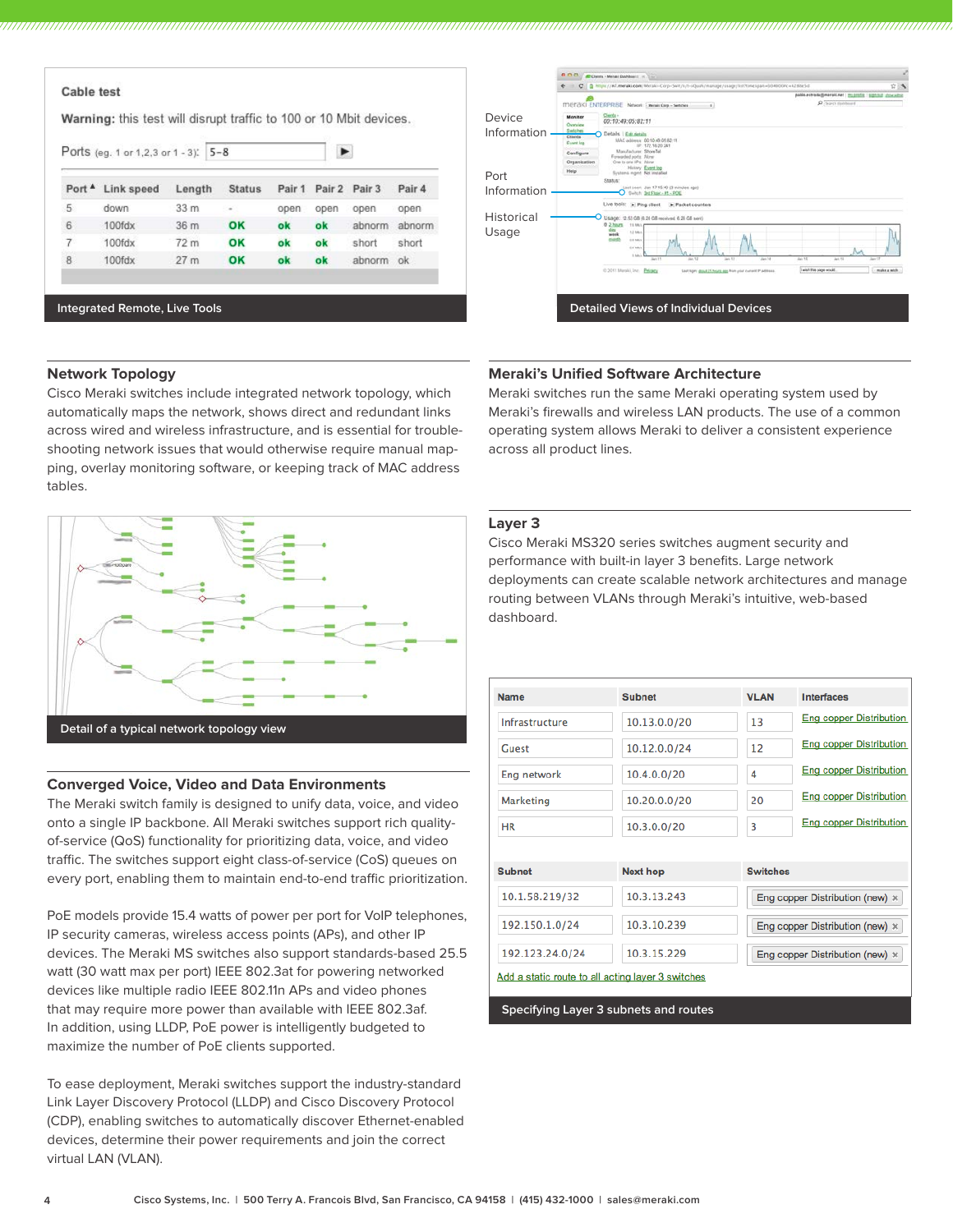# Designed for Reliability & Environmental Efficiency

The Meraki switch family was designed for reliable, long-lived operation in wiring closet environments, which may be prone to high temperatures and limited ventilation. By minimizing total component count and only using proven switching silicon, Meraki is able to deliver mean time between failure (MTBF) ratings of over 750,000 hours on products such as the Meraki MS220-8.

Each Meraki switch also operates with a split-plane architecture, where silicon-based switching and data forwarding are separated from software-based control and management. By decoupling the underlying switching logic from control, each unit is able to deliver wire-speed switching even when advanced software features such as Layer 7 host and OS fingerprinting are enabled.

Finally, the highly integrated designs of Meraki switches result in power and cooling savings in large deployment environments of 30- 60% when compared with similar managed Gigabit switches.

### **Distributed Branches & Remote Sites**

Meraki's cloud-based system makes it easy to manage a single switch, or thousands of distributed switches, from a single interface.

- Troubleshoot problems remotely, e.g., find which port has a bad cable attached.
- Add or replace switches without having to send a technician onsite. Switches automatically download their current configuration as soon as they are connected to the network.
- Receive email alerts or SMS messages whenever there's a problem at a remote site.

#### **Campus Edge**

MS switches are ideal for small and large scale campus deployments, where reliability, scalability, and managability are top priorities.

- Virtual Stacking lets administators manage up to tens of thousands of ports in a single interface without having to physically connect stack members.
- 10GbE cable SFP+ ports with link aggregation provide high speed connectivity to aggregation switches such as the MS420.
- Get alerts when any switch fails or goes offline, before users complain.

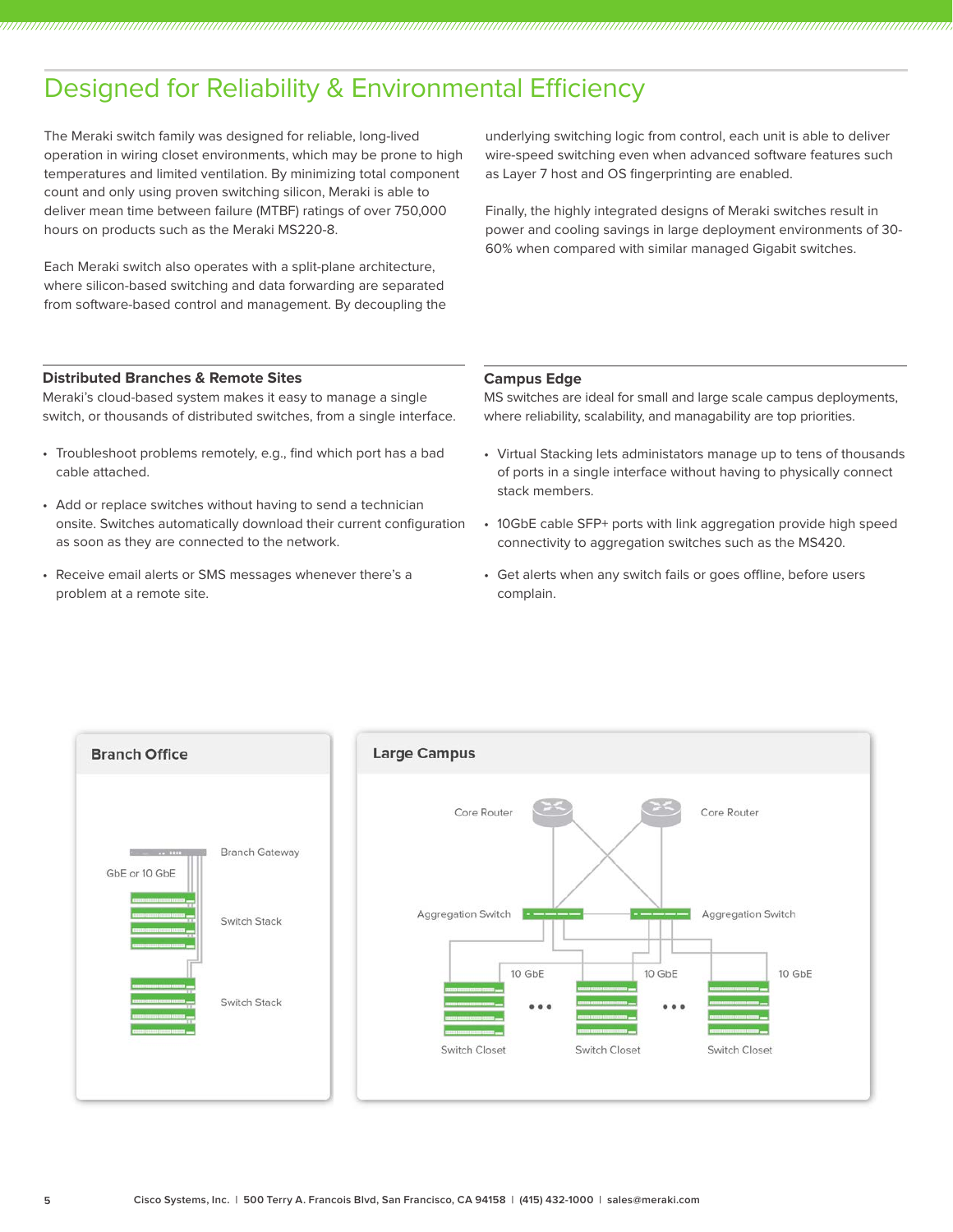# Accessories / Optics

The Meraki MS support pluggable optics for high-speed connectivity. Meraki offers several standards-based Gigabit and 10 Gigabit pluggable modules.

Supported Meraki accessory modules for MS Switches (no lock-out of third-party optics):

| Model           | <b>Description</b>                                             | <b>Standard</b> | Range            | Compatibility           |
|-----------------|----------------------------------------------------------------|-----------------|------------------|-------------------------|
| MA-SFP-1GB-TX   | Meraki 1GbE Module for Category 5 Copper Wire,<br><b>RJ-45</b> | 1000BASE-T      | 100 <sub>m</sub> | MS220/320/420 Family    |
| MA-SFP-1GB-SX   | Meraki 1 GbE SFP SX Multi-Mode Fiber Module                    | 1000BASE-SX     | 550m             | MS220/320/420 Family    |
| MA-SFP-1GB-LX10 | Meraki 1 GbE SFP LX10 Single-Mode Fiber Module                 | 1000BASE-LX10   | 10 <sub>km</sub> | MS220/320/420 Family    |
| MA-SFP-10GB-SR  | Meraki 10 GbE SFP+ SR Multi-Mode Fiber Module                  | 10GBASE-SR      | 400m             | <b>MS320/420 Family</b> |
| MA-SFP-10GB-LRM | Meraki 10GbE SFP+ LRM Multi-Mode Fiber Module                  | 10GBASE-LRM     | 220m             | <b>MS320/420 Family</b> |
| MA-SFP-10GB-LR  | Meraki 10 GbE SFP+ LR Single-Mode Fiber Module                 | 10GBASE-LR      | 10 <sub>km</sub> | <b>MS320/420 Family</b> |
| MA-CBL-TA-1M    | Meraki 10 GbE Twinax Cable with SFP+ Connectors                | 10GSFP+Cu       | 1 <sub>m</sub>   | <b>MS320/420 Family</b> |

Note: Meraki SFPs use LC connectors. Meraki does not guarantee third-party optic and support.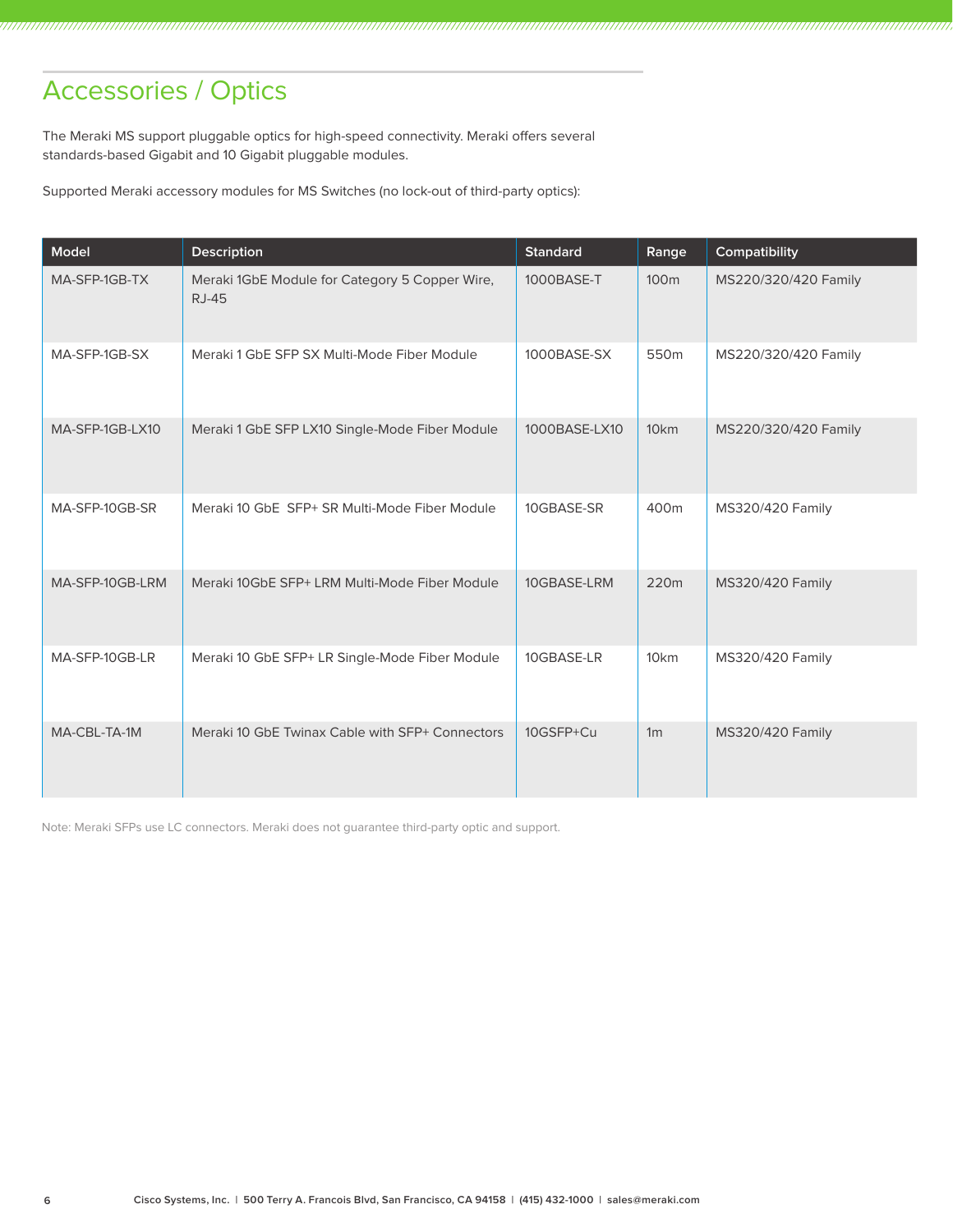# Power Options

Back end of MS320-24P shown, highlighting redundant power supplies.



### **MS220 FAMILY**

| Model         | <b>Description</b>                               | <b>Available PoE/</b><br>PoE+ Power | Default Power<br>Supply | <b>Optional Redundant</b><br><b>Power Supply</b> |
|---------------|--------------------------------------------------|-------------------------------------|-------------------------|--------------------------------------------------|
| MS220-8-HW    | Cloud-Managed L2 8 Port Gigabit Switch           | $\qquad \qquad -$                   | Internal                |                                                  |
| MS220-8P-HW   | Cloud-Managed L2 8 Port Gigabit 124W PoE Switch  | 124W                                | Internal                |                                                  |
| MS220-24-HW   | Cloud-Managed L2 24 Port Gigabit Switch          |                                     | Internal                | External Redundant<br>Power Option               |
| MS220-24P-HW  | Cloud-Managed L2 24 Port Gigabit 370W PoE Switch | 370 W                               | Internal                | External Redundant<br>Power Option               |
| MS220-48-HW   | Cloud-Managed L2 48 Port Gigabit Switch          | $\overline{\phantom{0}}$            | Internal                | <b>External Redundant</b><br>Power Option        |
| MS220-48LP-HW | Cloud-Managed L2 48 Port Gigabit 370W PoE Switch | 370 W                               | Internal                | External Redundant<br>Power Option               |
| MS220-48FP-HW | Cloud-Managed L2 48 Port Gigabit 740W PoE Switch | 740 W                               | Internal                | External Redundant<br>Power Option               |

### **MS320 FAMILY**

| Model         | <b>Description</b>                               | <b>Available PoE/</b><br>PoE+ Power | <b>Default Power</b><br>Supply | <b>Optional Redundant</b><br><b>Power Supply</b> |
|---------------|--------------------------------------------------|-------------------------------------|--------------------------------|--------------------------------------------------|
| MS320-24-HW   | Cloud-Managed L3 24 Port Gigabit Switch          |                                     | <b>PWR-MS320-</b><br>250WAC    | <b>PWR-MS320-250WAC</b>                          |
| MS320-24P-HW  | Cloud-Managed L3 24 Port Gigabit 370W PoE Switch | 370W                                | <b>PWR-MS320-</b><br>640WAC    | PWR-MS320-640WAC                                 |
| MS320-48-HW   | Cloud-Managed L3 48 Port Gigabit Switch          | $\qquad \qquad$                     | <b>PWR-MS320-</b><br>250WAC    | PWR-MS320-250WAC                                 |
| MS320-48LP-HW | Cloud-Managed L3 48 Port Gigabit 370W PoE Switch | 370 W                               | <b>PWR-MS320-</b><br>640WAC    | PWR-MS320-640WAC                                 |
| MS320-48FP-HW | Cloud-Managed L3 48 Port Gigabit 740W PoE Switch | 740 W                               | <b>PWR-MS320-</b><br>1025WAC   | PWR-MS320-1025WAC                                |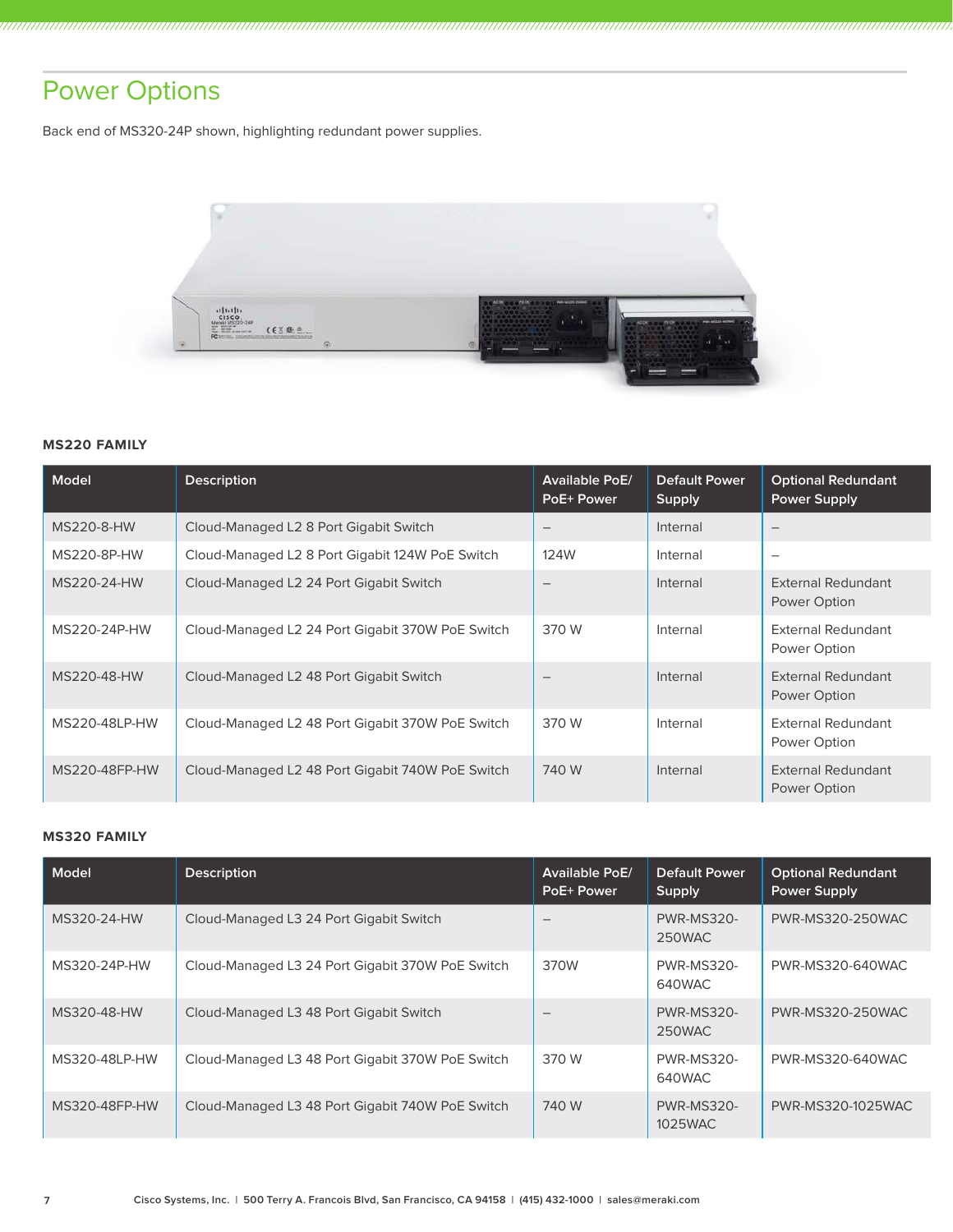# Ordering Information: Software Licenses and Support

### **MS220 FAMILY**

| Model      | 1 Year             | 3 Years            | 5 Years            | 7 Years              | 10 Years           |
|------------|--------------------|--------------------|--------------------|----------------------|--------------------|
| MS220-8    | LIC-MS220-8-1YR    | LIC-MS220-8-3YR    | LIC-MS220-8-5YR    | LIC-MS220-8-7YR      | LIC-MS220-8-10YR   |
| MS220-8P   | LIC-MS220-8P-1YR   | LIC-MS220-8P-3YR   | LIC-MS220-8P-5YR   | LIC-MS220-8P-7YR     | LIC-MS220-8P-10YR  |
| MS220-24   | LIC-MS-220-24-1YR  | LIC-MS-220-24-3YR  | LIC-MS-220-24-5YR  | LIC-MS-220-24-7YR    | LIC-MS-220-24-10YR |
| MS220-24P  | LIC-MS220-24P-1YR  | LIC-MS220-24P-3YR  | LIC-MS220-24P-5YR  | LIC-MS220-24P-7YR    | LIC-MS220-24P-10Y  |
| MS220-48   | LIC-MS220-48-1YR   | LIC-MS220-48-3YR   | LIC-MS220-48-5YR   | LIC-MS220-48-7YR     | LIC-MS220-48-10YR  |
| MS220-48LP | LIC-MS220-48LP-1YR | LIC-MS220-48LP-3YR | LIC-MS220-48LP-5YR | I IC-MS220-48I P-7YR | LIC-MS220-48LP-10Y |
| MS220-48FP | LIC-MS220-48FP-1YR | LIC-MS220-48FP-3YR | LIC-MS220-48FP-5YR | LIC-MS220-48FP-7YR   | LIC-MS220-48FP-10Y |

### **MS320 FAMILY**

| Model      | 1 Year             | 3 Years            | 5 Years            | 7 Years            | 10 Years           |
|------------|--------------------|--------------------|--------------------|--------------------|--------------------|
| MS320-24   | LIC-MS320-24-1YR   | LIC-MS320-24-3YR   | LIC-MS320-24-5YR   | LIC-MS320-24-7YR   | LIC-MS320-24-10YR  |
| MS320-24P  | LIC-MS320-24P-1YR  | LIC-MS320-24P-3YR  | LIC-MS320-24P-5YR  | LIC-MS320-24P-7YR  | LIC-MS320-24P-10YR |
| MS320-48   | LIC-MS320-48-1YR   | LIC-MS320-48-3YR   | LIC-MS320-48-5YR   | LIC-MS-320-48-7YR  | LIC-MS-320-48-10YR |
| MS320-48LP | LIC-MS320-48LP-1YR | LIC-MS320-48LP-3YR | LIC-MS320-48LP-5YR | LIC-MS320-48LP-7YR | LIC-MS320-48LP-10Y |
| MS320-48FP | LIC-MS320-48FP-1YR | LIC-MS320-48FP-3YR | LIC-MS320-48FP-5YR | LIC-MS320-48FP-7YR | LIC-MS320-48FP-10Y |

### **Lifetime Warranty with Next-day Advanced Replacement**

Meraki MS switches include a limited lifetime hardware warranty that provides nextday advance hardware switch replacement as long as the original purchaser owns the product. Meraki's simplified software and support licensing model also combines all software upgrades, centralized systems management and phone support under a single, easy-to-understand model.

For complete details, please **visit meraki.cisco.com/support**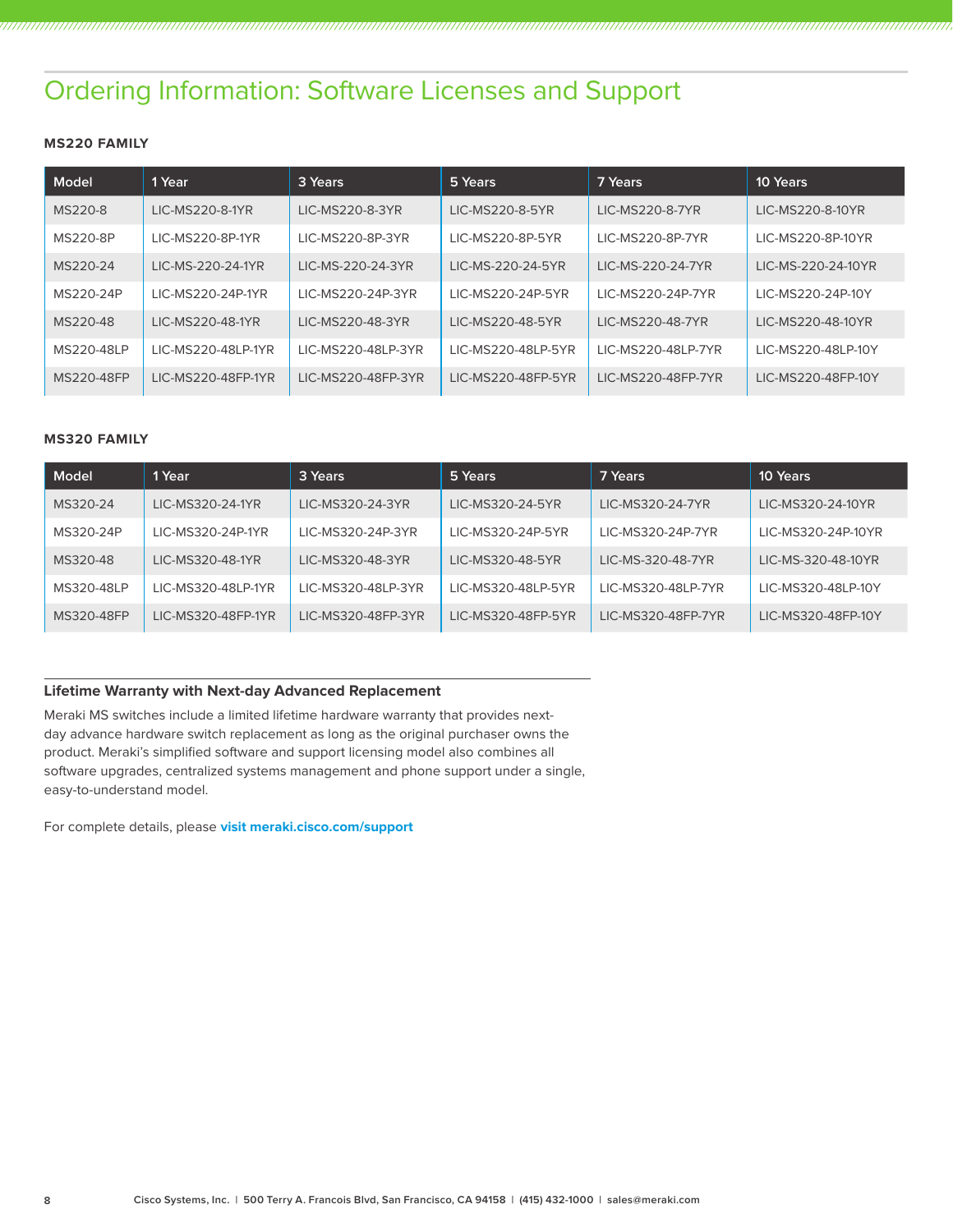# **Specifications**

#### **Management**

Managed via the Web via the Meraki cloud management platform

Integrated with Meraki wireless, security appliance, and device management

Zero-touch remote deployment (no staging needed)

Detailed historical per-port and per-client usage statistics

DHCP, client, and hostname fingerprinting

SNMPD allows integration with third party network management solutions

Automatic firmware upgrades

#### **Remote Diagnostics**

Email and SMS (text) alerts

Cable testing

Live remote packet capture

Aggregated event and configuration change logs with instant search

#### **Scalable Stacking**

Unified configuration and monitoring of all switches

Virtually Stacking supports thousands of switch ports in a single logical stack for unified management, monitoring, and configuration

#### **Ethernet Switching Capabilities**

802.1p Quality of Service prioritization

802.1Q VLAN tagging for up to 4,095 VLANs

802.1D Spanning Tree Protocol (STP) and 802.1w Rapid Spanning Tree

Broadcast storm control

802.1ab Link Layer Discovery Protocol (LLDP)

802.3ad Link aggregation with up to 8 ports per aggregate

Port mirroring

IGMP snooping for multicast filtering

MAC forwarding entries: MS220-8/24: 8,000, MS220-48: 16,000, MS320 family: 32,000 (applies to PoE and non-PoE models).

Cisco Discovery Protocol (CDP)

#### **Security**

Integrated two-factor authentication

Role-based administration

Corporate wide password policy enforcement

IEEE 802.1X port-based security

## MAC-based RADIUS authentication Sticky MAC MAC whitelisting BPDU guard Root guard IPv4 ACLs

#### **Performance**

Non-blocking fabric

2.5 microsecond latency

Jumbo frame support (9600 byte Ethernet frame)

#### **Layer 3 (MS320 series)**

Static routing

DHCP Helper

OSPFv2

Warm Spare for L3 gateway redundancy

DHCP server

Automatic DHCP failover in warm spare mode

#### **Power**

Power input: 100 - 240 VAC, 47-63 Hz

Power consumption: 5-885W

#### **Mounting**

Rack-mountable with included rack mount hardware (except MS220-8/P)

Desktop-mountable with included feet

Wall-mountable on MS220-8/P

Kensington lock on MS220-8/P

#### **Environment**

Operating temperature: 32 °F to 104 °F (0 °C to 40 °C)

Humidity: 5 to 95% non-condensing

Low acoustic noise for office environments; fanless for MS220-8/P and MS220-24

#### **Regulatory**

| CSA (US)                       |  |
|--------------------------------|--|
| IC (Canada)                    |  |
| CE (Europe)                    |  |
| C-Tick (Australia/New Zealand) |  |
| <b>RoHS</b>                    |  |

#### **Warranty**

Full lifetime hardware warranty with next-day advanced replacement included

| <b>MS220 FAMILY</b> |             |            | <b>MS320 FAMILY</b> |  |  |
|---------------------|-------------|------------|---------------------|--|--|
| Model               | <b>MTBF</b> | Model      | <b>MTBF</b>         |  |  |
| MS220-8             | 756,000     | MS320-24   | 490,820             |  |  |
| <b>MS220-8P</b>     | 421,000     | MS320-24P  | 474,570             |  |  |
| MS220-24            | 541,400     | MS320-48   | 291.960             |  |  |
| MS220-24P           | 329,440     | MS320-48LP | 282.970             |  |  |
| MS220-48            | 329,440     | MS320-48FP | 282.970             |  |  |
|                     |             |            |                     |  |  |

<sup>1</sup> MS220-48FP 329,440 Requires carrier-supported email to SMS gateway. For more information visit: http://bit.ly/LIkOSQ.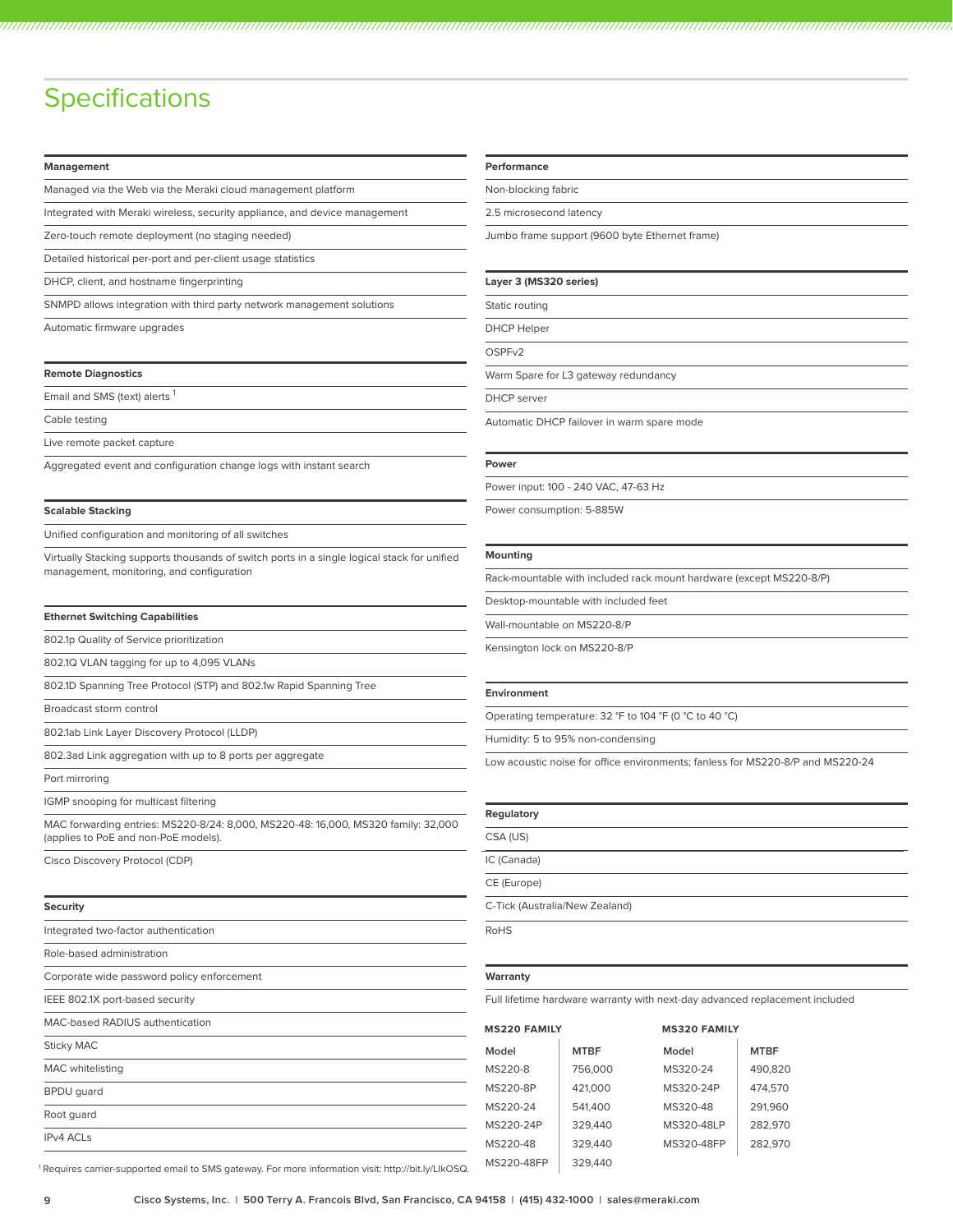### **MS220 FAMILY**

| Model                                          | <b>Physical Dimensions</b>                                                                                                     | Interface                                                                                                                                                        | <b>Idle/Full Load Power</b><br>(W) | <b>Switching Capacity</b> |
|------------------------------------------------|--------------------------------------------------------------------------------------------------------------------------------|------------------------------------------------------------------------------------------------------------------------------------------------------------------|------------------------------------|---------------------------|
| 220-8<br><b>SERGEREE</b>                       | WEIGHT:<br>2.37 lb. (1.08 kg)<br>SIZE:<br>$9.06$ " (w) x 8.66" (l) x 1.79" (h)<br>$(23 \times 22 \times 4.54$ cm)              | • 8x 10/100/1000BASE-T Ethernet RJ45<br>• 2x SFP for 1GbE uplink<br>• Auto negotiation and crossover detection<br>(auto-MDIX crossover)                          | 5/10                               | 20 Gbps                   |
| 220-8P<br><b>BERREERS</b>                      | WEIGHT:<br>2.97 lb. (1.35 kg)<br>SIZE:<br>$9.06"$ (w) $\times$ 8.66" (l) $\times$ 1.79" (h)<br>$(23 \times 22 \times 4.44$ cm) | • 8x 10/100/1000BASE-T Ethernet RJ45<br>• 2x SFP for 1GbE uplink<br>• Auto negotiation and crossover detection<br>(auto-MDIX crossover)                          | 13/159                             | 20 Gbps                   |
| 220-24<br>-------------                        | WEIGHT:<br>5.97 lb. (2.71 kg)<br>SIZE:<br>19.08" (w) x 10.12" (l) x 1.75" (h)<br>$(48.46 \times 25.7 \times 4.4 \text{ cm})$   | • 24 x 10/100/1000BASE-T Ethernet RJ45<br>(4 shared with SFP)<br>• 4x SFP for 1GbE uplink<br>• Auto negotiation and crossover detection<br>(auto-MDIX crossover) | 9/18                               | 48 Gbps                   |
| 220-24P<br>000000 000000                       | WEIGHT:<br>8.6 lb. (3.9 kg)<br>SIZE:<br>19.08" (w) x 10.12" (l) x 1.75" (h)<br>$(48.46 \times 25.7 \times 4.4 \text{ cm})$     | • 24x 10/100/1000BASE-T Ethernet RJ45<br>(4 shared with SFP)<br>• 4x SFP for 1GbE uplink<br>• Auto negotiation and crossover detection<br>(auto-MDIX crossover)  | 30/447                             | 48 Gbps                   |
| 220-48<br>00000 000000 000000 000000           | WEIGHT:<br>8.47 lb. (3.84 kg)<br>SIZE:<br>19.08" (w) x 14.17" (l) x 1.75" (h)<br>$(48.46 \times 36 \times 4.44 \text{ cm})$    | + 48x 10/100/1000BASE-T Ethernet RJ45<br>• 4x SFP for 1GbE uplink<br>• Auto negotiation and crossover detection<br>(auto-MDIX crossover)                         | 28/51                              | 104 Gbps                  |
| 220-48LP<br><u>556668 566666 566666 666666</u> | WEIGHT:<br>10.88 lb. (4.94 kg)<br>SIZE:<br>19.08" (w) x 14.17" (l) x 1.75" (h)<br>$(48.46 \times 36 \times 4.44 \text{ cm})$   | • 48x 10/100/1000BASE-T Ethernet RJ45<br>• 4x SFP for 1GbE uplink<br>• Auto negotiation and crossover detection<br>(auto-MDIX crossover)                         | 45/505                             | 104 Gbps                  |
| 220-48FP<br>,,,,,,,,,,,,,,,,,,,,               | WEIGHT:<br>10.9 lb. (4.95 kg)<br>SIZE:<br>19.08" (w) x 14.17" (l) x 1.75" (h)<br>$(48.46 \times 36 \times 4.44 \text{ cm})$    | • 48x 10/100/1000BASE-T Ethernet RJ45<br>• 4x SFP for 1GbE uplink<br>• Auto negotiation and crossover detection<br>(auto-MDIX crossover)                         | 49/903                             | 104 Gbps                  |